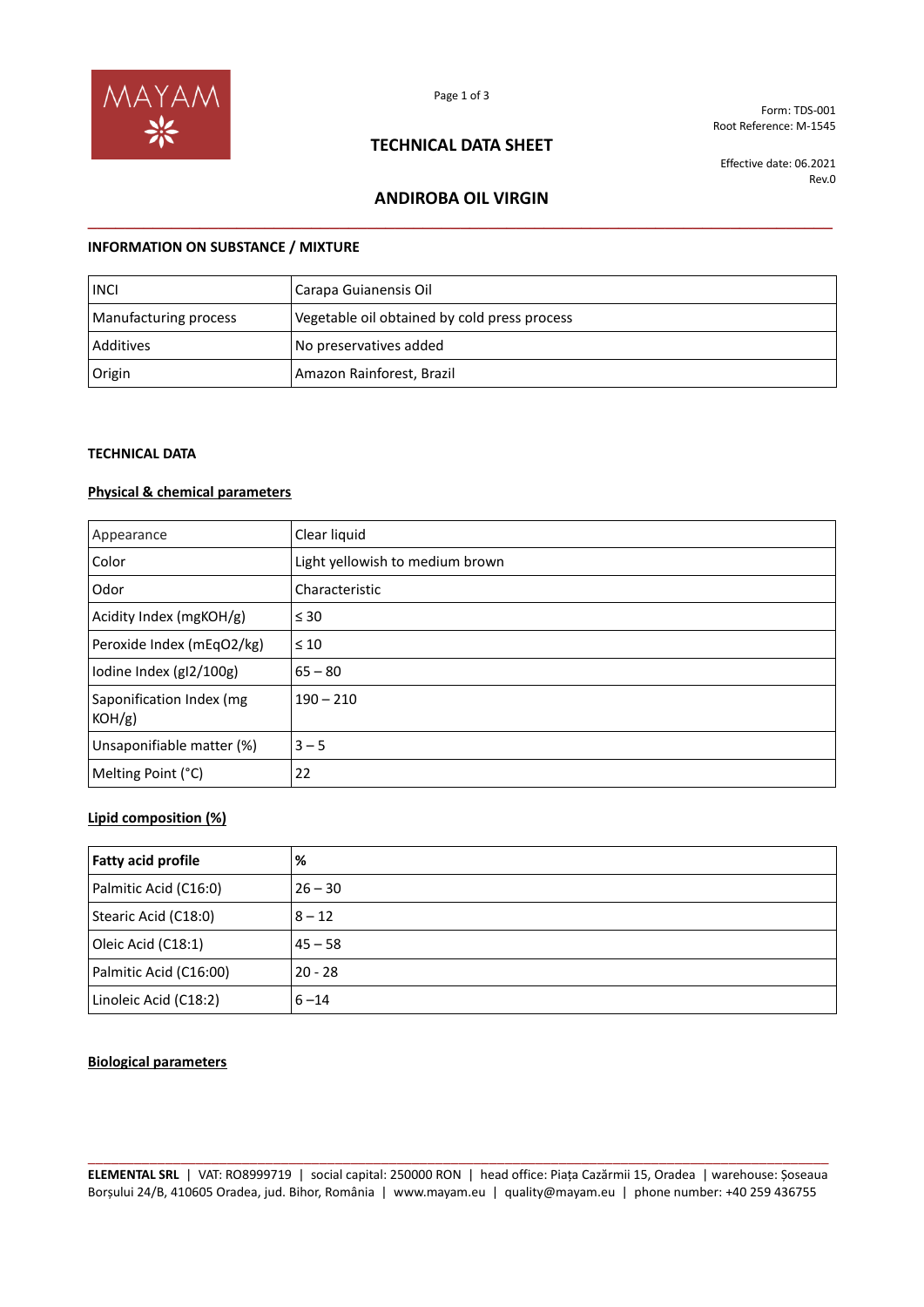

Form: TDS-001 Root Reference: M-1545

## **TECHNICAL DATA SHEET**

Effective date: 06.2021 Rev.0

# **ANDIROBA OIL VIRGIN \_\_\_\_\_\_\_\_\_\_\_\_\_\_\_\_\_\_\_\_\_\_\_\_\_\_\_\_\_\_\_\_\_\_\_\_\_\_\_\_\_\_\_\_\_\_\_\_\_\_\_\_\_\_\_\_\_\_\_\_\_\_\_\_\_\_\_\_\_\_\_\_\_\_\_\_\_\_\_\_**

| Total Count (UFC/g)                   | Standards | <b>Specifications</b> |
|---------------------------------------|-----------|-----------------------|
| Aerobic Mesophilic Bacterial<br>Count | ISO 21149 | $< 100$ CFU/g         |
| Yeast and Mould                       | ISO 16212 | $< 10$ CFU/g          |
| Candida albicans                      | ISO 18416 | ABSENT / 1g           |
| Escherichia coli                      | ISO 21150 | ABSENT / 1g           |
| Pseudomonas aeruginosa                | ISO 22717 | ABSENT / 1g           |
| Staphylococcus aureus                 | ISO 22718 | ABSENT / 1g           |

## **TRANSPORT, STORAGE and SHELF LIFE**

| Storage conditions | May sediment upon standing; mix well prior to use. Product may change appearance<br>if exposed to cold temperatures during shipment or storage. Keep in tightly closed<br>containers in a cool and dry place, protected from light. Stable at usual storage and<br>use conditions. |
|--------------------|------------------------------------------------------------------------------------------------------------------------------------------------------------------------------------------------------------------------------------------------------------------------------------|
| l Shelf Life       | 24 months under good storage conditions                                                                                                                                                                                                                                            |
| Transportation     | At room temperature, in clean vehicles, protected from dust, moisture and material<br>that can offer contaminations risk.                                                                                                                                                          |

### **LEGISLATION**

| Certification        |                                                                                                                                                                                                                                                                                                                                                                                                                            |
|----------------------|----------------------------------------------------------------------------------------------------------------------------------------------------------------------------------------------------------------------------------------------------------------------------------------------------------------------------------------------------------------------------------------------------------------------------|
| <b>CMR</b>           | To our knowledge the above material is free of CMR substances, as defined according<br>to Regulation (EC) No 1272/2008 and Cosmetic Regulation (EC) No 1223/2009 as<br>amended. Products supported for Personal Care applications will not be classified as<br>CMR, as defined by (EC) 1272/2008 on the Classification, Labeling and Packaging of<br>Substances and Mixtures, unless supported by a positive SCCS opinion. |
| <b>Nanomaterials</b> | This product is not considered as a nanomaterial, and doesn't contain nanoparticles<br>as defined by the European commission and as described in EU n°1223/2009 and<br>2012-232 (ANSES).                                                                                                                                                                                                                                   |
| Animal testing       | This product has not been tested on animals.                                                                                                                                                                                                                                                                                                                                                                               |
| <b>GMO</b>           | <b>GMO Free</b>                                                                                                                                                                                                                                                                                                                                                                                                            |
| EC no.               |                                                                                                                                                                                                                                                                                                                                                                                                                            |
| CAS no.              | 352458-32-3                                                                                                                                                                                                                                                                                                                                                                                                                |